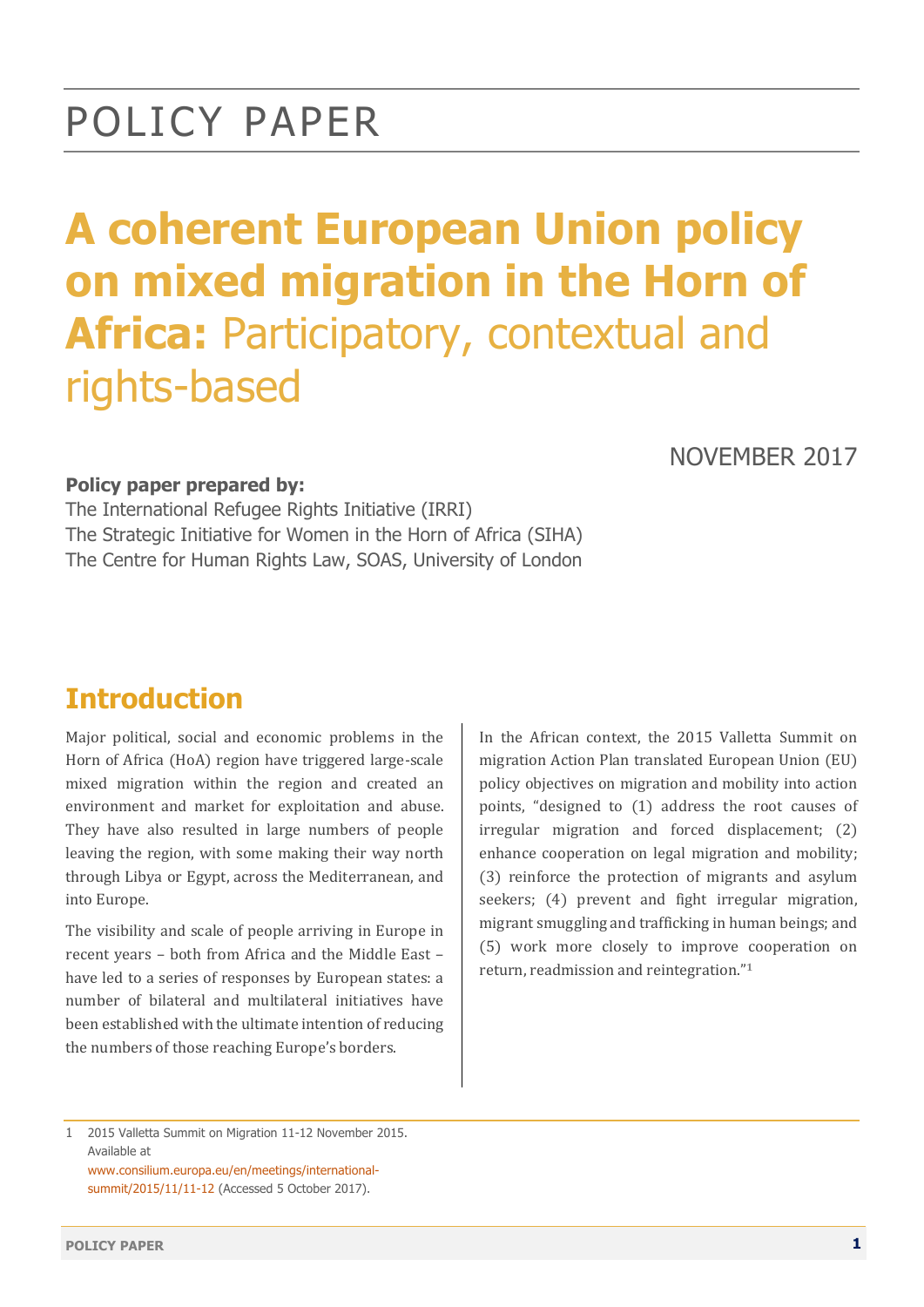The Valletta Action Plan is being implemented through specific initiatives, including the EU-Horn of Africa Migration Initiative, known as the Khartoum Process.<sup>2</sup> In its current phase, this initiative focuses on tackling smuggling and trafficking, particularly in the form of a project known as Better Migration Management led by the Deutsche Gesellschaft für Internationale Zusammenarbeit  $(GIZ).<sup>3</sup>$  It uses a partnership model in which European states, the EU and international organisations, particularly the International Organisation for Migration (IOM), provide funding and help to build the capacity of states in the region in order to achieve the policy objectives. The EU has promoted the partnership model pursued in the Khartoum Process as a solution to the regional migration challenge. However, the underlying assumptions, modes of intervention, and partnerships with regimes in the region have generated considerable concern, unease and opposition.**<sup>4</sup>**

This policy paper argues that current policy initiatives on migration, particularly the Khartoum Process, do not provide a framework or approach that is effective and sustainable to address causes, dynamics and consequences of mixed migration flows from the HoA. This argument is based on extensive empirical research with Eritreans on the move, in which 67 qualitative interviews were conducted in Ethiopia, Sudan and Europe (See IRRI, SIHA and SOAS, "Tackling the root causes of human trafficking and smuggling from Eritrea: The need for an empirically grounded EU policy on mixed migration in the Horn of Africa." October 2017). The intention of the report was not to examine the various projects and initiatives being carried out under the framework as these are mostly at the early stages of implementation, but to focus on the overall approach, and suggest why several of its underlying assumptions

- 2 Declaration of the Ministerial Conference of the Khartoum Process (EU-Horn of Africa Migration Route Initiative), Rome, 28 November 2014. See further www.khartoumprocess.net.
- 3 EUTF, Action Fiche for the implementation of the Horn of Africa Window, T05-EUTF-HoA-REG-09: Better Migration Management (Khartoum Process) (undated); GIZ, Description of the Action: Better Migration Management, Annex I to the Delegation Agreement CRIS No. [EUTF05-HoA-REG-20], 2016.
- 4 Civil Society Statement on Push Factors in Sudan and the Khartoum Process, 2016. Available at http://sudanconsortium.org/darfur\_consortium\_actions/pressrele ases/2016/Civil%20Society%20Statement%20on%20Push%20F

and key aspects might be problematic. Furthermore, because a large percentage of Eritreans appear to be refugees, it focuses in particular on refugee policy.

The paper starts by outlining key findings from the research. It then presents the model of partnership underlying the Khartoum Process and a number of problematic assumptions on which it is based, before drawing on the findings to propose an alternative approach to international cooperation on migration in the HoA. The paper ends with specific policy recommendations. 

#### **Summary of the findings**

Eritreans leave their country to flee forced conscription, political repression and lack of economic prospects; and they mostly rely on smugglers to ensure that they successfully evade border controls in their efforts to reach safety, as the majority of Eritreans are unable to leave their country legally. Their irregular entry into neighbouring countries, and their often-precarious status, has made individual migrants and refugees vulnerable to trafficking, particularly in refugee camps. Smuggling and trafficking in human beings has developed into a transnational business operated by criminal networks, whose members often come from disadvantaged backgrounds.

While states and their capacity to operate are undeniably part of the solution to the situation of refugees and migrants in the HoA, the findings also make it clear that they are often also the cause. The responses of state institutions and local level bureaucrats in the region to refugees and migrants vary significantly, not only between countries but also within each of the states. While some institutions and officials offer

actors%20in%20Sudan%20and%20the%20Khartoum%20Proce ss%20final%20(1).pdf (Accessed 5 October 2017); R. Marsden, "The migration crisis and the Horn of Africa: the Khartoum Process", Confrontations Europe, 11 October 2015; Human Rights Watch, "EU/AU: Put Rights at Heart of Migration Efforts", New York, 9 November 2015; European Parliament, "Khartoum Process and the forthcoming 'EU-Horn of Africa Migration Route Initiative' (debate)", 17 December 2014; European Parliament resolution of 6 October 2016 on Sudan (2016/2911 (RSP)); All Party Parliamentary Group for Sudan and South Sudan, Engagement beyond the Centre: An Inquiry Report on the Future of UK-Sudan Relations, February 2017, 30-33.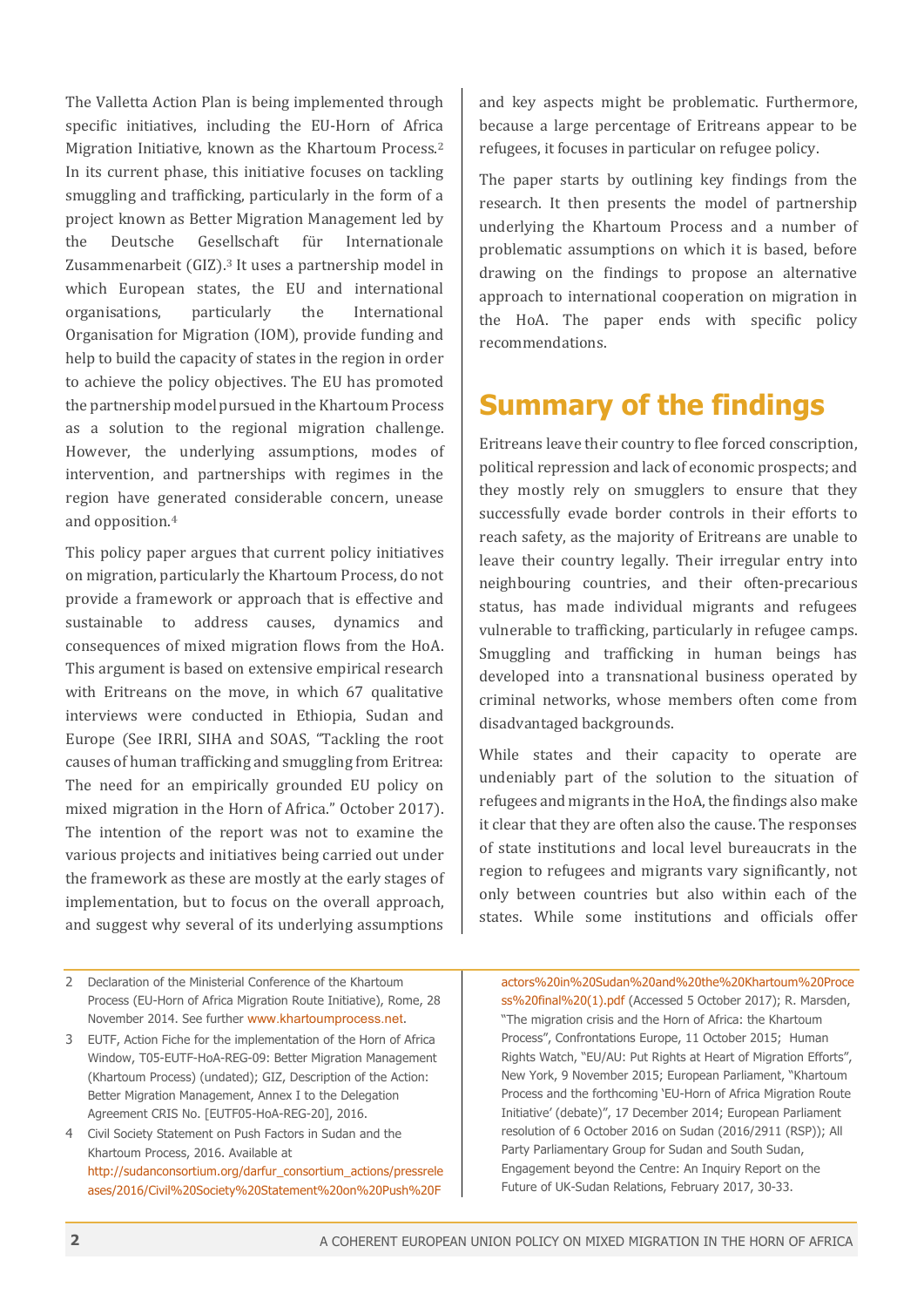protection and assistance to people on the move and respect human rights, other state institutions are predatory and carry different degrees of responsibility for the abuses that refugees and migrants suffer from.

Most Eritreans who decide to migrate have a clear knowledge of the fact that they are taking a huge risk to their own safety, but are usually only vaguely aware of the specifics of that risk, and how to avoid it. Family links play an important role in the context of decisionmaking: most people get their information from family and friends, rather than from state institutions, NGOs or the media. Whether inside Eritrea or outside it, ultimately people look to those who they most trust for information.

Thus, decisions to cross borders irregularly and take extreme risks are often taken when alternative options are perceived to be equally bad, or potentially worse. What policy makers view as an ill-informed decision is often calculated risk-taking. Many of those who migrate irregularly do so not because they are unaware of legal migration procedures or because these are "nontransparent and over-bureaucratic,"<sup>5</sup> but because it is clear to them that the legal routes are so limited for people in their situation that they cannot rely on them as viable solutions.

Those interviewed made a distinction between smugglers as service providers who are helping people to flee a repressive state, and traffickers who are a source of exploitation and abuse. However, the line between smugglers as "humanitarians" and the abuses associated with trafficking is painfully thin. People are acutely aware of this and attempt to mitigate the risk by using smugglers or routes that are perceived to be more reliable and safe. As a result, people's descriptions of their journeys pointed to a pattern in which their journeys become increasingly dangerous, often as the original linkage between the migrants and the original smuggler gets weaker. As their journeys progress and people are passed from one smuggler to the next, their vulnerability increases.

Many of those who move from the region to Europe do so as a result of failures in refugee policies in first

countries of asylum, policies that have left millions of people living for years and sometimes decades in a protracted situation of exile. These failures hinge primarily around the emphasis on encampment for those in exile and failures around access to work and durable solutions. Combined, these policy failures have created a semi-permanent state of emergency, jeopardising quality of life and bringing the humanitarian system to breaking point.<sup>6</sup>

## **The partnership model driving the Khartoum Process**

The Khartoum Process operates within this context. The findings point to a number of concerns that revolve around the fact that it relies primarily on a top-down, instrumentalist response to migration. Its priorities, underlying assumptions, division of roles and the use of diplomatic and economic incentives insufficiently speak to the experiences of migrants and refugees in the region and, therefore, are ill-suited to address the problems identified. It is:

- State centric in its policy conception and implementation: it has been pursued at ministerial level with some participation of international organisations, but not from civil society in the region, and focuses on building the capacity of policy makers and state institutions;
- Instrumentalist: takes a managerial approach in which problems identified are addressed by means of projects that follow a project logic, with specific interventions designed to produce specific results for designated target groups within a specific time frame, using project monitoring tools;
- Based on a problematic political economy: partnering in migration management provides political and economic incentives for partner states that are implicated in human rights violations, and changes the nature of their relationships with donor governments:

<sup>5</sup> The Global Approach to Migration and Mobility (GAMM) COM (2011) 743, 18 Nov. 2011.

<sup>6</sup> For an extensive critique of the impact of these policy failures, see Lucy Hovil, Refugees, Conflict and the Search for Belonging. Palgrave 2016, 155 – 191.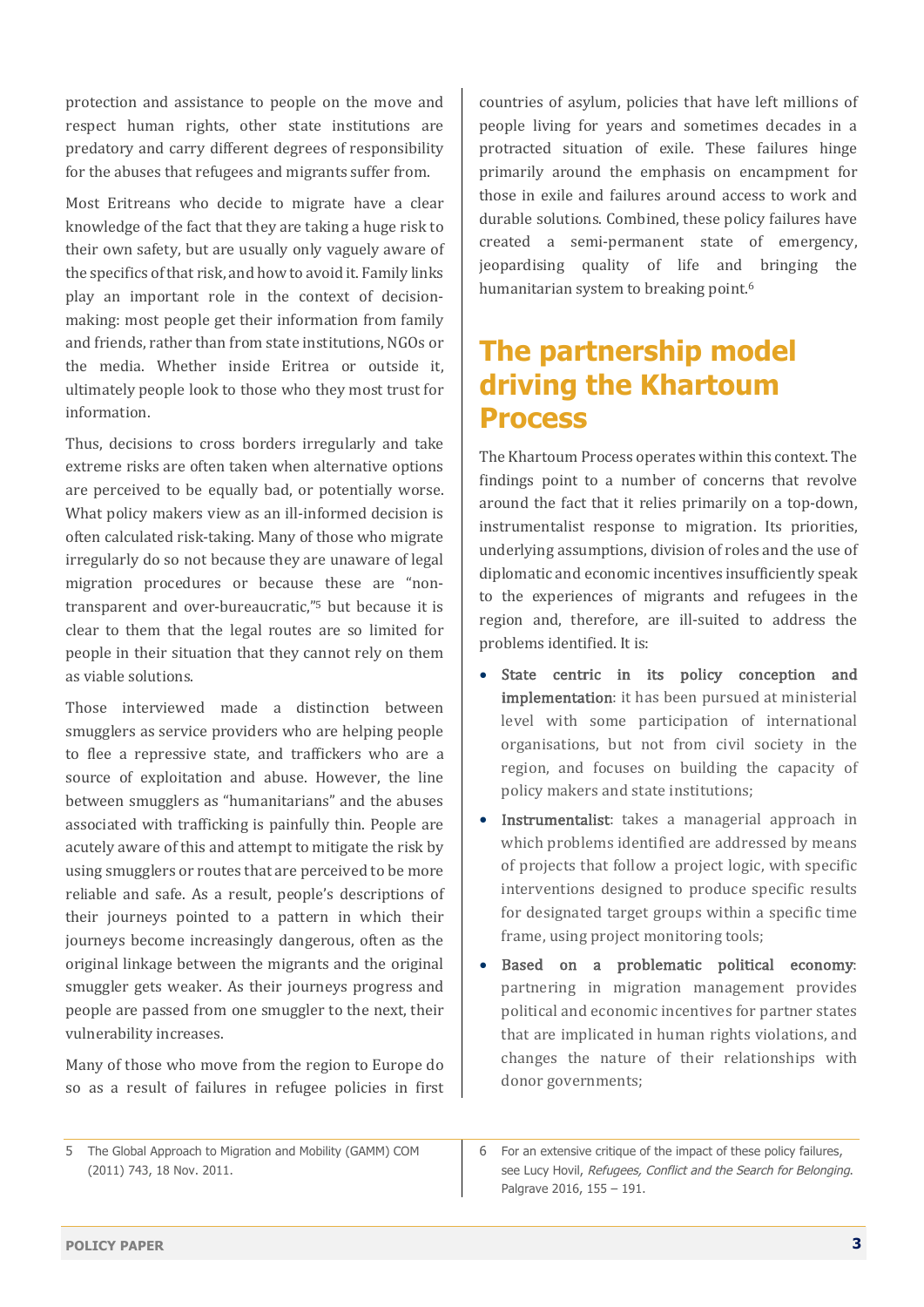• Regionally contained: problems are portrayed as regional and in need of regional solutions. International actors, such as the EU, are perceived as helping partners in Africa finding solutions to their local problems, rather than sharing joint responsibility. 

The Khartoum Process treats cross-border movement, in the form of smuggling and trafficking, as an issue of law enforcement rather than as a symptom of deepseated governance problems. It does not acknowledge, or address, how partner states in the region are responsible for forced migration and the violation of human rights and refugee rights. Instead, the challenges faced by states are identified as a lack of capacity in respect to policies, laws and institutions in the relevant field. 

A sole focus on targeted, narrow capacity building, however, reduces the combating of trafficking and smuggling to a technocratic, law enforcement exercise. This overlooks the role of state authorities in armed conflicts, discrimination and human rights violations. including restrictions, such as freedom to leave one's country, which are key factors in sustaining demand for smuggling, and the reported complicity in practices such as trafficking in human beings. It also ignores the fact that capacity building in a specific area of law enforcement and criminal justice is insufficient in institutional settings characterised by systemic shortcomings. 

Concerns over a de-contextual approach are not confined to states in the region. The role of policies (migration, economic, development) and political interventions (diplomatic and economic support for states, supply of arms) by EU states/the EU are also not recognised as relevant factors that contribute to, or help to sustain, situations that prompt migration, or certain practices, such as smuggling and trafficking in human beings.

Furthermore, the policy of the EU and European states on migration in the HoA has overshadowed earlier African-led initiatives,<sup>7</sup> and the resulting partnership model is largely driven by European interests and demands. As a result, it is asymmetrical, with EU and European states providing funding, services and other benefits in return for implementation of migration management. This equation incentivises states in the HoA to prioritise economic and political interests over attempts to undertake the fundamental reforms needed to tackle the root causes of mixed migration.

The risk that this partnership will prioritise the interests of states rather than those of refugees is particularly pronounced because of the absence of effective democratic accountability and representation of those migrants and refugees whose rights are at issue.

#### **A policy based on problematic assumptions**

The EU's policy on migration in the HoA has not been based on a clearly set out and empirically grounded appreciation of the nature of cross-border movement in the region. Reference is made to the various forms of migration, but assumptions about the causes, nature and consequences of migration are largely implied or kept vague, rather than specifically addressed and contextualised. The EU Emergency Trust Fund for Africa (EUTF) has now provided funding to the "Research and Evidence Facility" to generate such evidence.**<sup>8</sup>** The latter's findings, together with the findings of other research projects, such as those reflected in this paper, can be expected to provide valuable information, which should, albeit belatedly, enable policy makers to develop policies that better reflect the complex realities of migration in the region.

In Europe's popular discourse, migration, including from the HoA, is frequently portrayed and perceived as economically motivated, "illegal" and/or detrimental to

7 Tuesday Reitano, The Khartoum Process: A sustainable response to human smuggling and trafficking? Institute for Security Studies, Policy Brief 93, November 2016, 4. Available at https://issafrica.org/research/policy-brief/the-khartoum-processa-sustainable-response-to-human-smuggling-and-trafficking (Accessed 5 October 2017).

8 EUTFA, Action Fiche for the implementation of the Horn of Africa Window, T05-EUTF-HoA-REG-10: Research and Evidence Facility (Undated). See further https://blogs.soas.ac.uk/refhornresearch/ (Accessed 2 October 2017).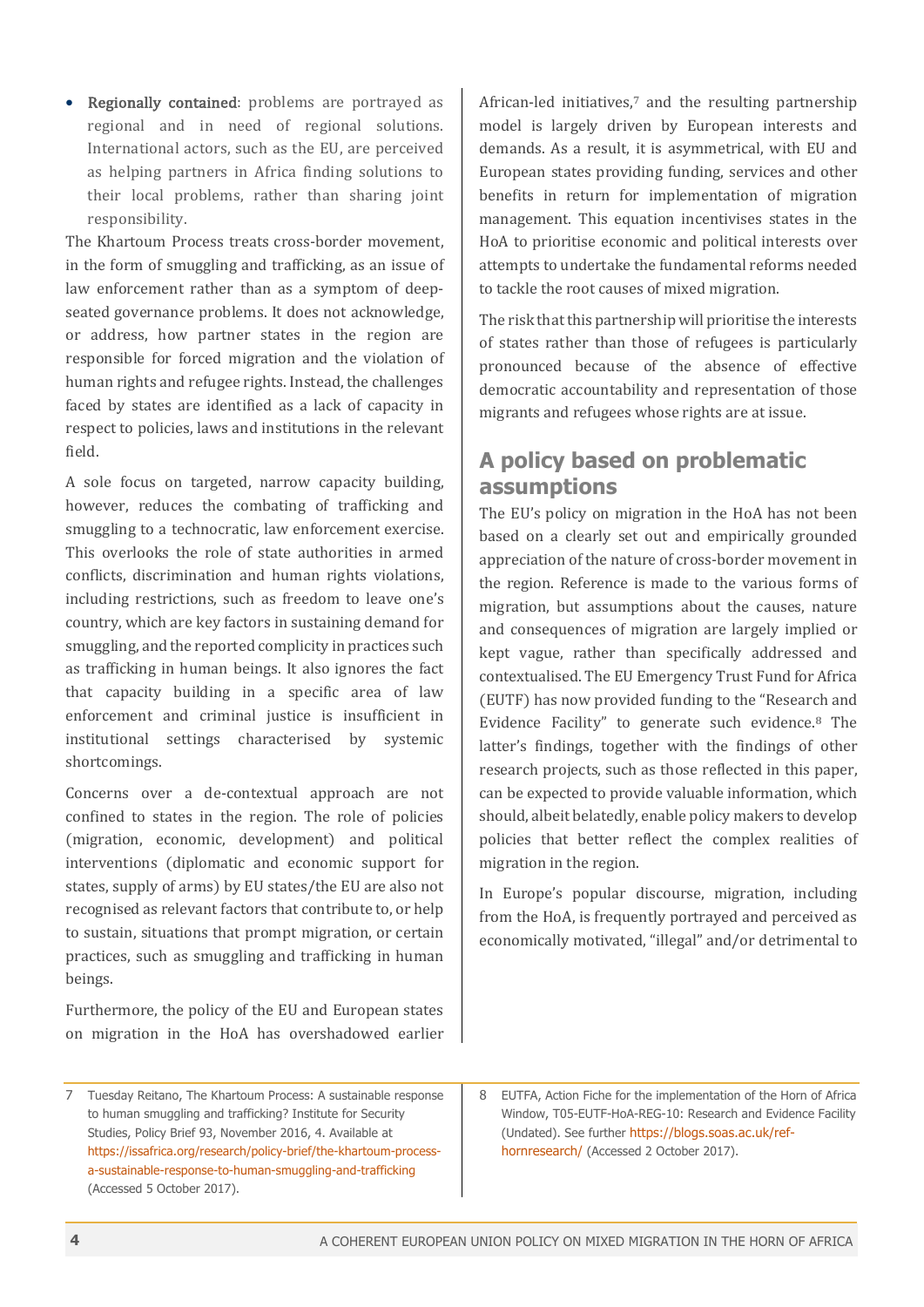national security, or cultural identity.<sup>9</sup> The policy flowing from this perception is a carrot and stick approach. The paradigm for responding to economically driven movement is state sovereignty, particularly the decision of who to admit and return. This is complemented by development assistance, particularly access to employment and livelihoods, which is used as a containment device and means to counter the perceived pull factors of migration - namely, seeking better living standards elsewhere.

The Khartoum Process stresses the importance of promoting sustainable development as a means to address root causes, suggesting that persons leaving their country in the HoA are doing so primarily for economic reasons, which is not the case.<sup>10</sup> As the status of such migrants is often irregular, linking irregular migration and human smuggling or trafficking justifies measures taken against persons crossing borders. This gives states more discretion in how to treat persons and imposes fewer constraints on their ability to act as effective partners in migration management.

A primary focus on economic, or irregular migration also fails to adequately distinguish situations prevailing in various parts of, and countries in, the HoA. As the research shows, reasons for cross-border movement are varied, but a large number of individuals leaving countries in the region, particularly Eritrea, Sudan and South Sudan, qualify for refugee status and protection.<sup>11</sup> The number of refugees from the region would be even higher if a substantial number of internally displaced persons (IDPs) who often suffer from persecution, were (able) to leave their home countries.

Depicting lack of development and economic opportunities as main causes of migration is overly narrow and risks downplaying other key factors. It fails to sufficiently take into account the structural context in

- 9 See e.g. Bastian A. Vollmer, 'The Continuing Shame of Europe: Discourses on migration policy in Germany and the UK', Migration Studies, October 2016; Umut Korkut et al. (eds), The Discourses and Politics of Migration in Europe. Palgrave Macmillan, 2016.
- 10 Rome Declaration, 3: "Stressing the importance of addressing the push and pull factors, and the root causes of irregular migration and mixed migration flows between Africa and Europe and underlining in this context the importance of promoting sustainable development, in line with the global development agenda."

which dire living conditions form part of a broader governance problem. It suggests that migration for economic reasons is voluntary, which is not the case where it is based on discrimination or punishment. It further assumes that migration can be prevented through development initiatives and/or information campaigns that deter would-be migrants by changing the perceived cost-benefit calculus. Yet, the prospect of improved livelihoods does not necessarily offset the multiple disadvantages displaced populations within the region face: encampment, lack of freedom of movement, discrimination and inadequate legal protection, including the risk of being forcibly returned to one's home country.

Their "illegality" often prompts Eritreans crossing borders to evade the authorities in neighbouring countries, particularly in Sudan, and enhances the vulnerability of persons treated as irregular migrants to abuse, including trafficking. Thus, policies that pursue the objective of combating irregular migration, including through reinforcing border security, but that do not offer a viable alternative to it, risk fostering illegal practices and thereby run counter to the policy objectives of effectively tackling trafficking.

## **An alternative, empirically grounded approach**

The findings make it clear that there is a need for an alternative approach that heeds empirical findings and is therefore better suited to effectively address mixed migration. There are a number of characteristics of this approach. 

First, it needs to be **people centric**, reflecting the experiences of the individuals and communities

11 89% of Eritreans, 68% of Somali and 47% of Sudanese asylumseekers were given status (refugees, subsidiary protection, humanitarian reasons) in EU member States. A. Bitoulas, "Population and social conditions", Eurostat, Data in focus, 3/2015, 13.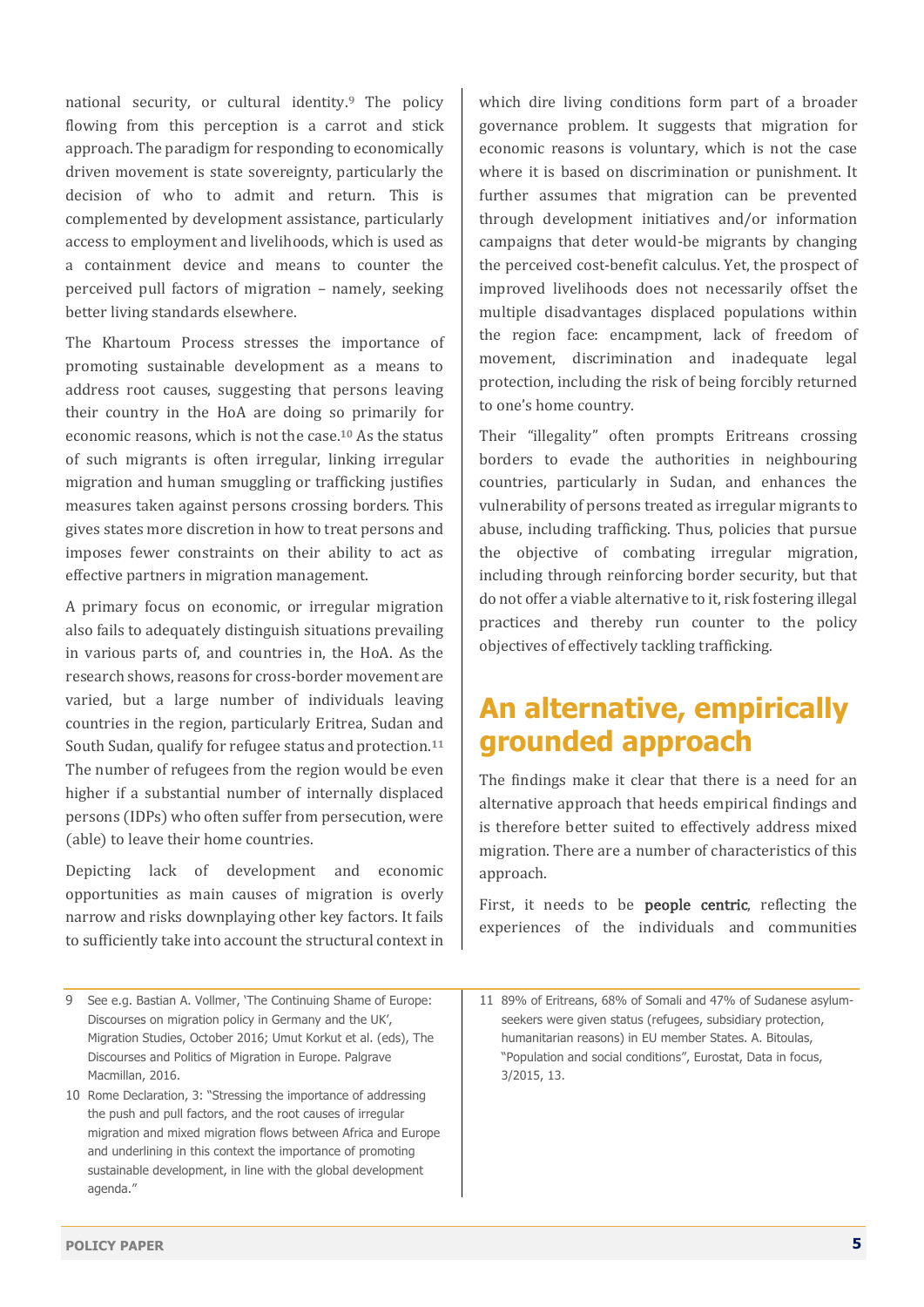concerned; and enabling them to participate in the policy-making processes.

Second, it has to be **contextual**: understanding mixed migration as a complex reality and focusing on how best to address the root causes and multiple factors contributing to such realities. Such an approach demands a broader, mid- to long-term engagement beyond specific projects.

Third, it has to be rights-based. Developing a holistic approach that views protection of human rights and the protection of the rights of refugees and migrants is fundamental to any policy on mixed migration.

Finally, it has to be **based** on mutuality and shared responsibility. It has to acknowledge mixed migration as an issue of shared interest and concern and must be aimed at fostering mobility and sharing responsibility with a view to providing durable solution for those in need of protection.

#### **A people-centric, contextual approach**

There is a need for greater transparency and public participation in policy making both in the HoA and in Europe. First, policies have to be informed by the views of individuals and communities in the HoA who are among the intended beneficiaries. This model allows the development of a contextual approach that avoids making assumptions that are erroneous and enhances the likelihood that planned interventions are appropriate and effective.

Engagement with, and participation of, individuals and communities in relevant processes is also an integral part of a human rights based approach that is mandated by Article 21 of the Treaty of the European Union<sup>12</sup> and many of the foreign human rights policies of states. It can also be derived from the Council of the EU's "Strategic Framework for the Horn of Africa" objective of supporting "the people of the region in achieving peace, stability, security, prosperity and accountable government."**<sup>13</sup>** Participation applies both to the  development of adequate policies and to effective monitoring mechanisms designed to ensure that the rights of those affected are fully taken into consideration and respected.

In addition, participation serves an important democratic function: it allows individuals and communities to represent their interests vis-à-vis states and institutions that often, in the HoA, have little democratic legitimacy. The same logic applies to European states and the EU in so far as they are not mandated by people in the region to represent their interests. 

Greater participation within the region is also likely to increase the trust between foreign and international actors and local populations. The Khartoum Process is currently perceived by many in the HoA as a European or an international initiative that is meant to restrict movement and mobility of Africans and thus limit their right to enjoy opportunities and freedoms populations in Europe enjoy. In more extreme cases, it is viewed as an international scheme that is primarily attuned to the interests of predatory governments and will enhance their capacity to harm marginalised communities. These perceptions can result in alienation and hostility that can then undermine meaningful cooperation between the affected populations and international actors.

In the context of the EU and European states, the Khartoum Process, and policy making and external action in the field of migration, has been criticised for the lack of transparency and public debate. The European Parliament's resolution of 6 October 2016 highlights the unease generated by the limited democratic scrutiny and oversight.<sup>14</sup> This matters, as it deprives political bodies and institutions of the ability to effectively monitor whether relevant authorities act in accordance with national and EU policies and legislation. It also deprives civil society of its vital watchdog function.

The absence of an informed debate and rigorous scrutiny is undemocratic and detrimental to good policy making. It makes it more difficult to scrutinise, and expose erroneous assumptions, and to act as corrective

12 Consolidated version of the Treaty on European Union and the Treaty on the Functioning of the European Union (2016/C 202/01), C 202/28.

<sup>13</sup> Council of the European Union, "Council conclusions on the Horn of Africa", 3124th Foreign Affairs Council meeting, Brussels, 14 Nov.2011, Annex, 3.

<sup>14</sup> European Parliament resolution of 6 October 2016 on Sudan (2016/2911 (RSP)).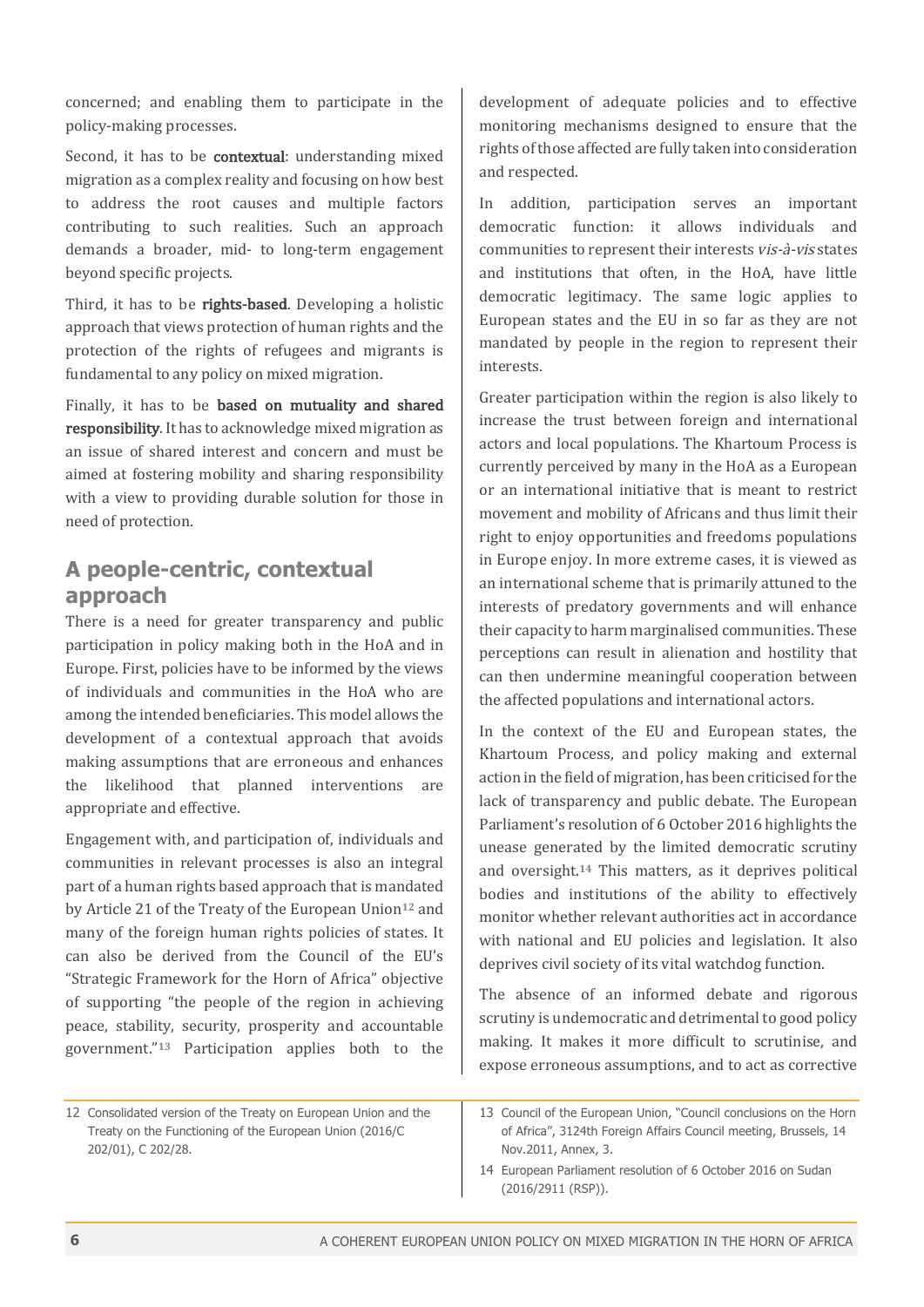where policies pursued turn out to be misconceived or misguided in their implementation. This equally applies to the overall coherence of policy making that runs counter to EU law and national policies.<sup>15</sup>

The lack of transparency and debate around the Khartoum Process has ostensibly been motivated by a desire to limit reputational risks and criticism of the nature and content of the processes.<sup>16</sup> However, it has not shielded actors from criticism and is bound to enhance, rather than reduce, opposition to close partnerships with states in the region.

Therefore, any policy initiative on migration in the HoA should be firmly based on the principles set out in Article 21 TEU and the EU's Strategic Framework on Human Rights and Democracy to ensure principled and coherent policy making and external action. Respect for democracy, the rule of law and human rights entails that recognised good practices of policy making and implementation are integral to any initiatives and their implementation. This includes effective participation, transparency, and accountability, all of which, combined, act as important checks and mechanisms that promote sound policy making.

#### **Human rights, mutuality, and shared responsibility**

The EU policies, and bilateral Memoranda of Understanding, emphasise protection and respect for human rights. The Khartoum Process claims that "human rights constitute a cross-cutting issue of our cooperation".<sup>17</sup> The protection of rights presents a particular challenge because of its multiple dimensions, which should be clearly identified in any relevant policy making processes. Given the state centric nature of the European engagement with the HoA and the Khartoum Process, there is a risk that despite the rights respecting rhetoric, refugee and migrant rights will be neglected as state interests are prioritised.

Adequate recognition of refugees is crucial to guaranteeing that they can access effective protection and enjoy the rights granted to them under international refugee and human rights law. Importantly, refugees are not required to remain in a country that does not provide effective protection, including where reception conditions fall short of the rights set out in the Refugee Convention.**<sup>18</sup>** European destination countries must therefore not deny recognition where the person concerned entered a neighbouring country, and other transit countries, but these places did not offer effective protection.

This is particularly important as migrants are still sometimes criminalised in the region, and deported even where they are at risk of ill treatment, without having adequate recourse to remedies.<sup>19</sup> Migrants, whether refugees or not, who have been trafficked enjoy rights to protection, assistance and temporary status under the Palermo Protocol,<sup>20</sup> to which most states in the HoA are party. $21$  In practice, however, individuals are often not classified as victims of trafficking and are treated as irregular migrants instead, which results in a lack of adequate protection.<sup>22</sup> Notably, however, migrants who do not qualify as refugees and were not trafficked are not without rights, even where their status is irregular.

15 M. Stern, 'The Khartoum Process: Critical Assessment and Policy Recommendations', Istituto Affari Internazionali, IAI Working Papers 15/49, Dec. 2015.

16 Stern, ibid., 15: "Either the Process gains more public attention than intended and faces strong political opposition in Europe, or the African States are dissatisfied with the low political attention they get from their European partners, which will seriously harm the effectiveness of the process."

- 17 Rome Declaration, 3.
- 18 UNHCR, Summary Conclusions on the Concept of "Effective Protection" in the Context of Secondary Movements of Refugees and Asylum-Seekers (Lisbon Expert Roundtable, 9-10 December 2012), February 2003.
- 19 Human Rights Watch, "Sudan: Hundreds Deported to Likely Abuse", New York, 30 May 2016. Available at www.hrw.org/news/2016/05/30/sudan-hundreds-deportedlikely-abuse (Accessed 2 October 2017).
- 20 Articles 6-8 of the Palermo Protocol.
- 21 Djibouti, Egypt and Kenya have been parties to the UN Protocol to Prevent, Suppress and Punish Trafficking in Persons Especially Women and Children (the Palermo Protocol) since 2005, whereas Ethiopia (2012), Eritrea and Sudan (both in 2014) became parties only recently. Djibouti, Egypt, Kenya and Ethiopia are also parties to the Protocol against the Smuggling of Migrants by Land, Sea and Air (Smuggling in Persons Protocol), Eritrea and Sudan are not. Somalia and South Sudan are not party to either protocol.
- 22 US Department of State, Trafficking in Persons Report, June 2016, 349.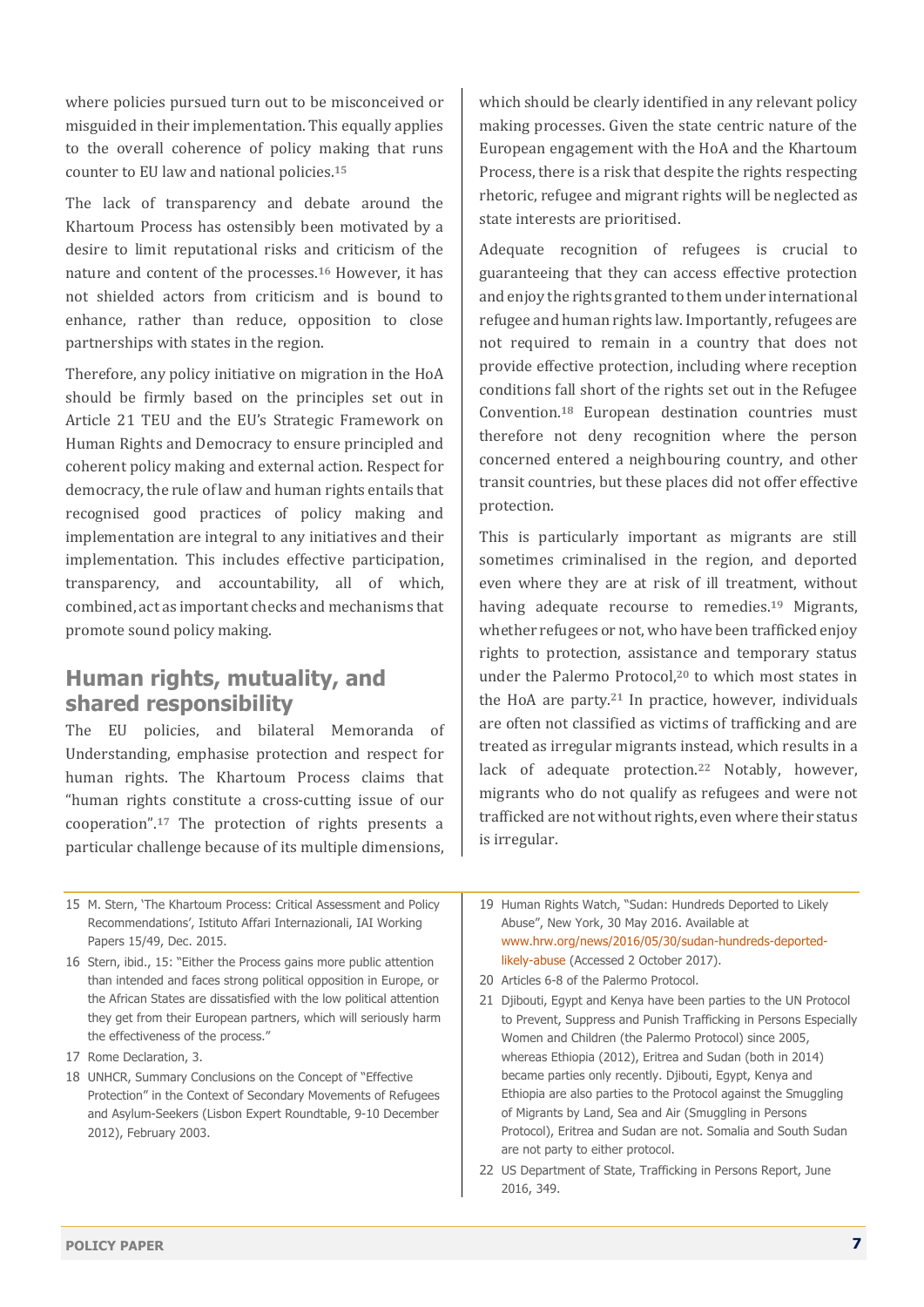Of course, the effective protection of these rights requires having adequate policies, laws and institutions in place and this is the primary focus of initiatives such as the Khartoum Process. However, there has been less focus on structural factors integral to rights protection, ie to a system based on respect for the rule of law and human rights, which includes independent institutions, civil society and others being tasked and/or able to monitor rights protection and ensure accountability. The current focus is of a targeted, short-term nature. It needs to be complemented by adequate monitoring mechanisms and parallel efforts to bring about broader structural reforms. Protection of refugees, and trafficking victims, is unlikely to be effective within settings that are deeply flawed, particularly those that lack effective rule of law and human rights guarantees.<sup>23</sup>

The provision of adequate refugee protection is a major challenge for countries in the HoA. This challenge is systemic, social, economic, administrative, and ultimately, political. The solution to this challenge must move beyond providing money for host communities or enhancing the capacity of states in the region in pursuit of more effective containment policies. Preventing irregular migration and trafficking in human beings is unlikely to succeed unless there are avenues for legal migration and the causes for cross-border movements are adequately addressed. Initiatives that rely on

creating barriers without providing alternatives force people to take enormous risks.

Any fair partnership on mixed migration seriously concerned about rights protection must therefore address the question of responsibility sharing, that is, how European states will contribute to finding durable solutions for refugees and guaranteeing their protection. A number of policy options are available to this end. These include visa facilitation, the expansion of legal avenues for movement from the HoA to Europe, as well as resettlement, for the most vulnerable or needy, which should be explored and tailored to the particular context in consultation with states, civil society organisations and international organisations.

The European Commission recently recommended a resettlement scheme that will bring "at least 50,000 of the most vulnerable persons in need of international protection to Europe" by the end of October 2019, and announced that it has set aside EUR 500 million to "support Member States' resettlement efforts."**<sup>24</sup>** It has also noted that "increased focus should be put on resettling vulnerable persons from North Africa and the Horn of Africa; notably Libya, Egypt, Niger, Sudan, Chad and Ethiopia."<sup>25</sup> These are important initial measures that should be supported and fully implemented by European countries, not to mention significantly expanded.

23 Lutz Oette and Mohamed Abdelsalam Babiker, "Migration Control á la Khartoum: EU External Engagement and Human Rights Protection in the Horn of Africa", Refugee Survey Quarterly, 2017.

24 European Commission, "Press release: State of the Union 2017 – Commission presents next steps towards a stronger, more effective and fairer EU migration and asylum policy." 27 September 2017. Available at http://europa.eu/rapid/pressrelease IP-17-3406 en.htm (Accessed 8 October 2017).

25 Ibid. See also European Commission, "Commission Recommendation on enhancing legal pathways for persons in need of international protection." 27 September 2017. Available at https://ec.europa.eu/homeaffairs/sites/homeaffairs/files/what-we-do/policies/europeanagendamigration/20170927\_recommendation\_on\_enhancing\_legal\_pat hways for persons in need of international protection en.pdf

(Accessed 8 October 2017).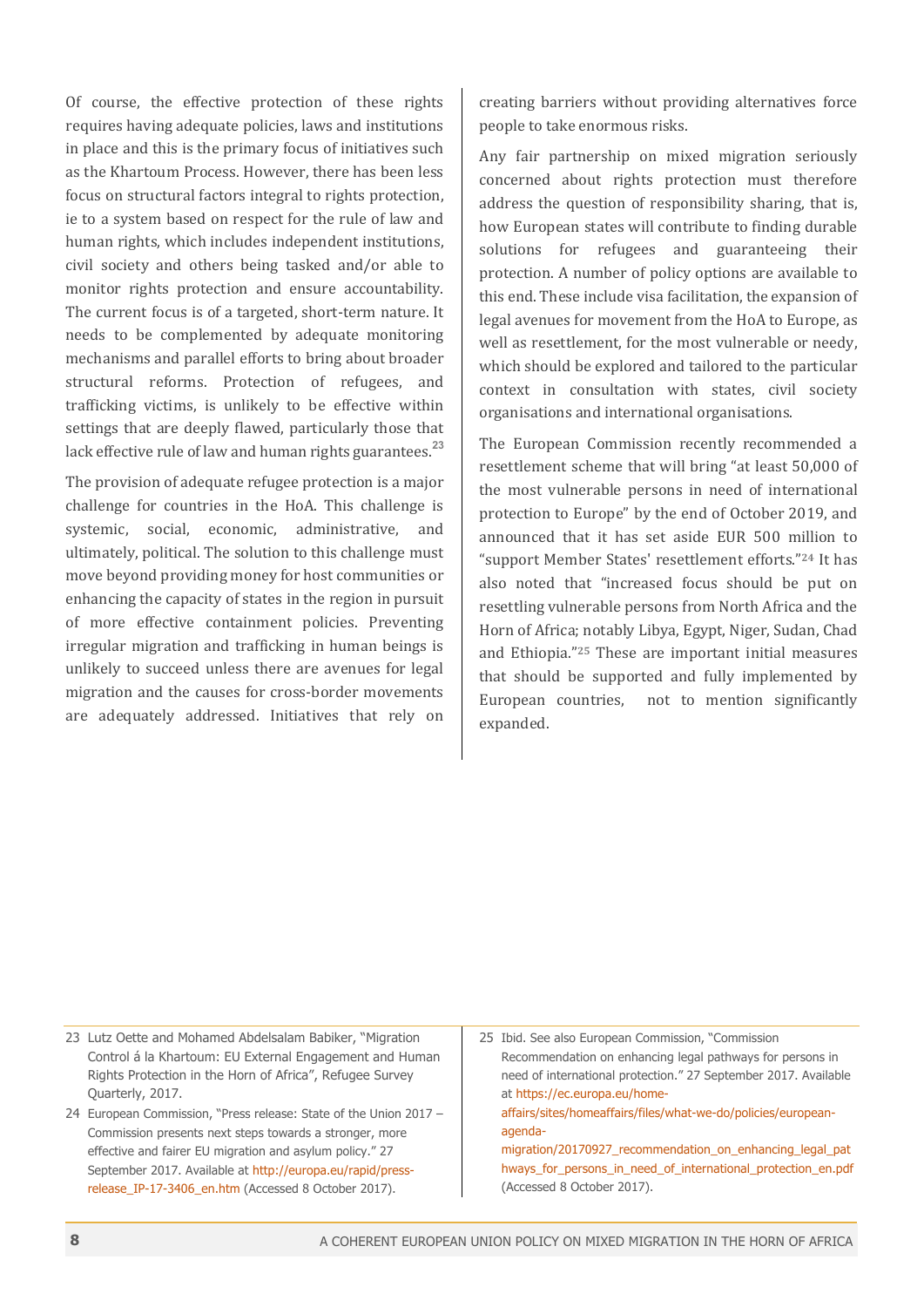## **Policy recommendations**

- Develop an empirically grounded, participatory and rights-based policy on mixed migration in the Horn of Africa aimed at tackling the root causes of smuggling and trafficking in human beings.
- Invite individuals, community representatives and civil society organisations from the region to all relevant official meetings and provide them with the opportunity to make presentations on their situation and on extant and planned policies and their implementation;
- Hold parliamentary debates on relevant initiatives concerning issues related to migration and refugees in the HoA, and regularly update national parliaments and the European parliament respectively on developments, concerns raised and how they have been addressed:
- Submit planned initiatives and projects to relevant national institutions, such as human rights commissions (particularly in case of bilateral MoUs, such as between Italy and Sudan) and European institutions for scrutiny as to their compatibility with applicable policy guidelines and human rights standards;
- Appoint independent monitors mandated to scrutinise the compatibility of initiatives and their implementation with applicable human rights and refugee rights standards, and to report regularly to relevant bodies (implementing agencies, states, EU, parliaments, national institutions) and the public at large;
- Expand the existing mechanisms, and develop new avenues, for legal mobility between Africa and Europe, such as visa facilitation, resettlement and student exchange schemes;
- **Expand and facilitate responsibility sharing** through resettlement schemes, particularly by agreeing, in close cooperation with relevant organisations, on numbers of vulnerable persons in need of resettlement, and working in cooperation with United Nations High Commissioner for Refugee to resettle vulnerable populations who are entitled to international protection directly from states in North Africa and the HoA.